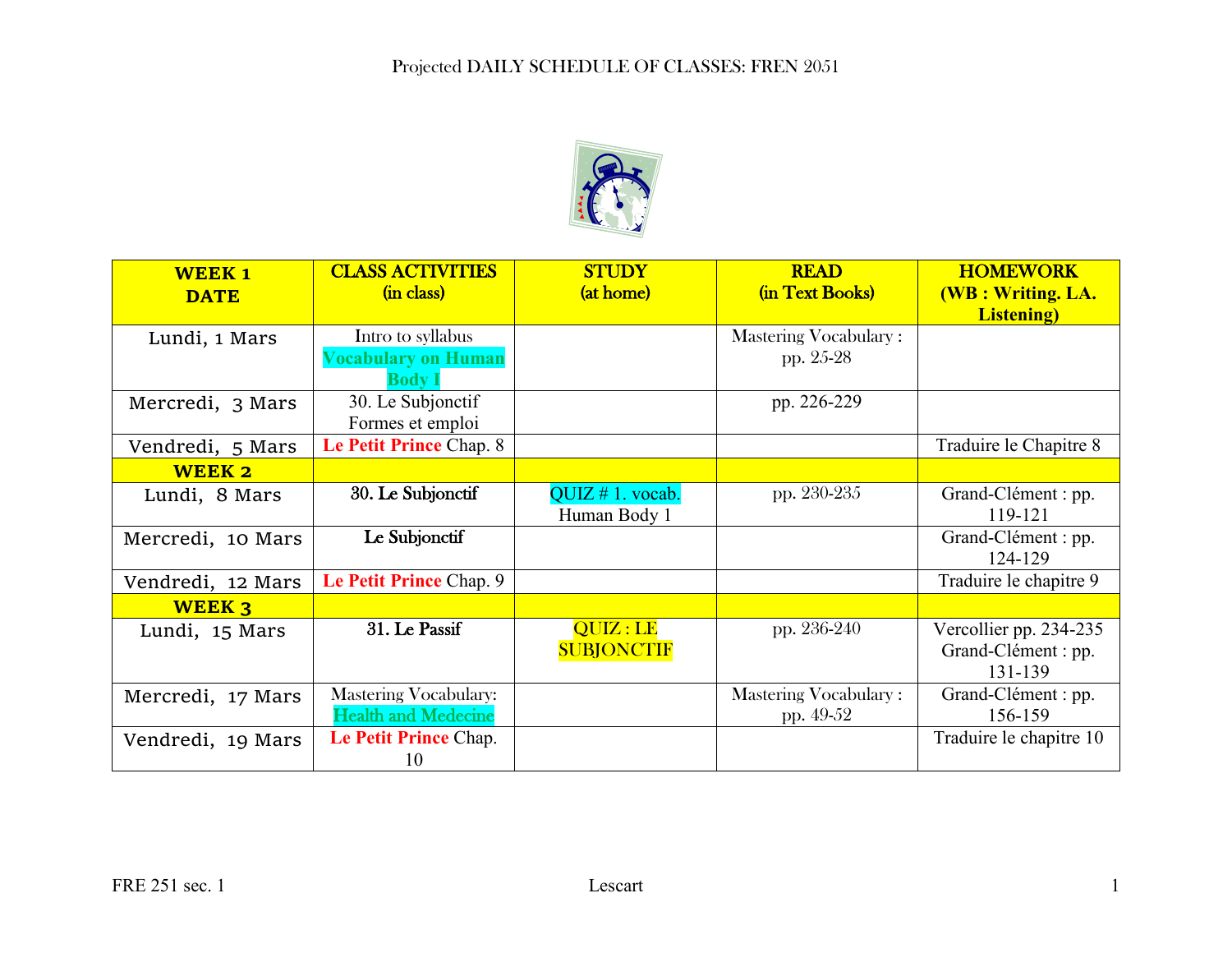| <b>WEEK4</b>      | <b>CLASS ACTIVITIES</b> | <b>STUDY</b>               | <b>READ</b> for Class      | <b>HOMEWORK</b>        |
|-------------------|-------------------------|----------------------------|----------------------------|------------------------|
|                   | (in class)              | (at home)                  | (in Text Book)             |                        |
| Lundi, 22 Mars    | 32. Hypothèse et        | <b>QUIZ : LE PASSIF</b>    | pp. 243-247                | Vercollier pp. 241-242 |
|                   | Condition               |                            |                            |                        |
| Mercredi, 24 Mars | 33. Le factitif         | $QUIZ \# 2$ vocab.         | pp. 249-254                | Vercollier pp. 248     |
|                   |                         | <b>Health and Medicine</b> |                            |                        |
|                   |                         | 49-52                      |                            |                        |
| Vendredi, 26      | Le Petit Prince Chap.   |                            |                            | Traduire Chap 11-12    |
| Mars              | $11 - 12$               |                            |                            |                        |
| <b>WEEK 5</b>     |                         |                            |                            |                        |
| Lundi, 29 Mars    | 34. L'Interrogation     |                            | pp. 257-260                | Vercollier pp. 254-56  |
|                   | Directe                 |                            |                            |                        |
| Mercredi, 31 Mars | <b>MENTAL HEALTH</b>    | <b>NO CLASS</b>            |                            |                        |
|                   | <b>DAY</b>              |                            |                            |                        |
| Vendredi, 2 Avril | Le Petit Prince Chap.   | QUIZ:                      | pp. 261-262                | Traduire le chapitre   |
|                   | 13                      | <b>INTERROGATION</b>       | <b>Mastery Vocabulary:</b> |                        |
|                   |                         | <b>DIRECTE</b>             | pp. 53-56                  |                        |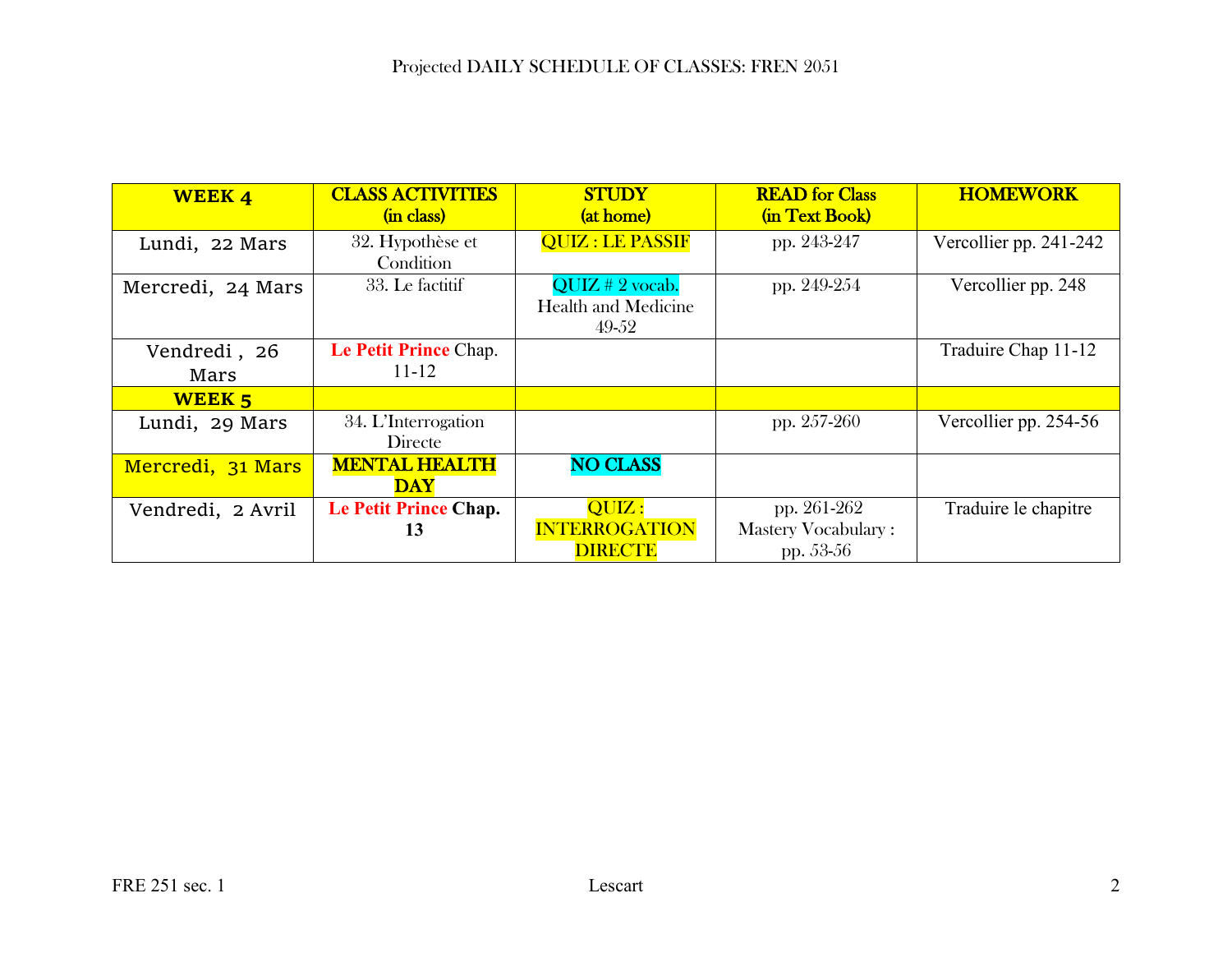| <b>WEEK 6</b><br><b>DATE</b> | <b>CLASS ACTIVITIES</b>    | <b>STUDY</b>                 | <b>READ</b>                | <b>HOMEWORK</b>         |
|------------------------------|----------------------------|------------------------------|----------------------------|-------------------------|
|                              |                            | (at home)                    | (in Text Book)             |                         |
| Lundi, 5 Avril               | 35. La Construction de     |                              | pp. 264-268                | Vercollier pp. 262-263  |
|                              | la Phrase                  |                              |                            |                         |
|                              | <b>Mastery Vocabulary:</b> |                              |                            |                         |
|                              | Health 2                   |                              |                            |                         |
| Mercredi, 7 Avril            | 35. Difficultés de         | $\overline{QUIZ}$ # 3 vocab. | pp. 269-271                |                         |
| Avril                        | traduction                 | Health # 2 (pp. 53-56)       |                            |                         |
| Vendredi, 9 Avril            | Le Petit Prince Chap.      |                              |                            | Traduire le chapitre 14 |
|                              | 14                         |                              |                            |                         |
| <b>WEEK7</b>                 |                            |                              |                            |                         |
| Lundi, 12 Avril              | 36. L'énoncé rapporté et   |                              | pp. 274-277                | <b>DISCUSSION#1</b>     |
|                              | le discours indirect       |                              | <b>Mastery Vocabulary:</b> | Vercollier pp. 272-73   |
|                              | <b>Mastery Vocabulary:</b> |                              | pp. 56-60                  |                         |
|                              | <b>Medical Care:</b>       |                              |                            |                         |
| Mercredi, 14 Avril           | <b>MID-term Exam</b>       |                              |                            | <b>DISCUSSION END</b>   |
| Vendredi, 16 Avril           | Le Petit Prince Chap.      | <b>QUIZ VOCAB</b>            |                            | Traduire le chapitre 15 |
| Février                      | 15                         | Santé (Medical Care)         |                            |                         |
| <b>WEEK 8</b>                |                            |                              |                            |                         |
| Lundi, 19 Avril              | 37. L'interrogation        |                              | pp. 280-284                | Vercollier pp. 278-79   |
|                              | indirecte                  |                              |                            |                         |
| Mercredi, 21 Avril           | <b>Mastery Vocabulary</b>  | <b>QUIZ : DISCOURS</b>       | <b>Mastery Vocabulary:</b> |                         |
|                              | <b>FEELINGS 4.1</b>        | <b>INDIRECT</b>              | pp. 66-70                  |                         |
| Vendredi, 23 Avril           | Le Petit Prince Chap.      |                              |                            | Traduire le chapitre16- |
|                              | $16-17$                    |                              |                            | 17                      |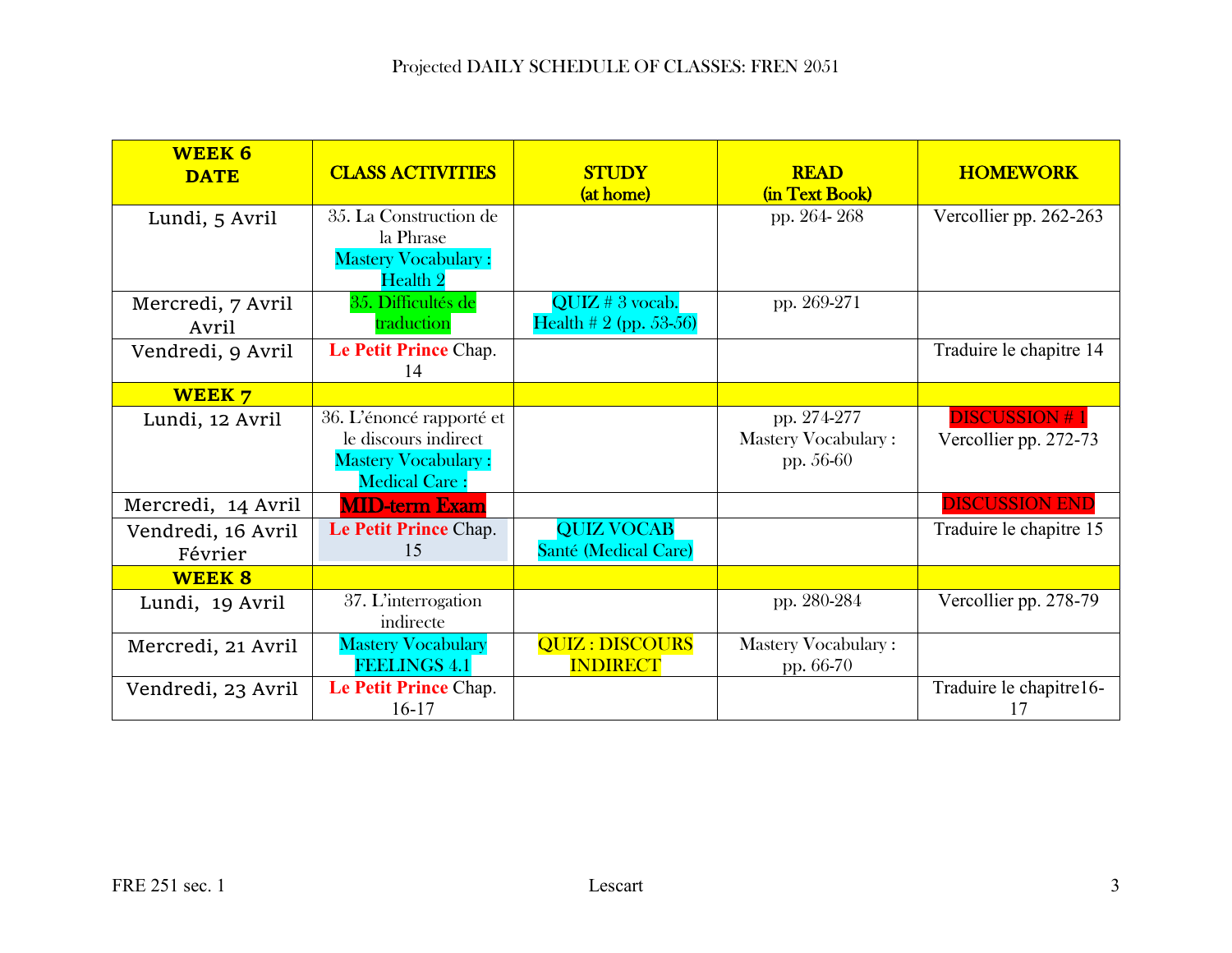## Projected DAILY SCHEDULE OF CLASSES: FREN 2051

| <b>WEEK 9</b>      | <b>CLASS ACTIVITIES</b>    | <b>STUDY</b>               | <b>READ</b>                | <b>HOMEWORK</b>        |
|--------------------|----------------------------|----------------------------|----------------------------|------------------------|
| <b>DATE</b>        | (in class)                 | (at home)                  | (in Text Book)             |                        |
| Lundi, 26 Avril    | 38. La négation            | QUIZ # 4. Vocab            | pp. 286-289                | Vercollier pp. 284-85  |
|                    |                            | FEELINGS 66-70             |                            |                        |
| Mercredi, 28 Avril | 39. L'Exclamation, le      |                            | pp. 291-295                | Vercollier pp. 289-290 |
|                    | souhait, l'ordre           |                            |                            |                        |
| Vendredi, 30 Avril | Le Petit Prince Chap.      |                            |                            | Traduire les chapitres |
|                    | 18-19                      |                            |                            | 18-19                  |
| <b>WEEK 10</b>     |                            |                            |                            |                        |
| Lundi, 3 May       | 40. La Restriction et le   |                            | pp. 297-301                |                        |
|                    | refus de la restriction    |                            |                            |                        |
| Mercredi, 5 May    | <b>MENTAL HEALTH</b>       | <b>NO CLASS</b>            |                            |                        |
|                    | <b>DAY</b>                 |                            |                            |                        |
| Vendredi, 7 May    | <b>Mastery Vocabulary:</b> | $\overline{\text{QUIZ}}$ : | <b>Mastery Vocabulary:</b> |                        |
|                    | <b>THOUGHTS 4.2</b>        | <b>RESTRICTION</b>         | pp. 71-75                  |                        |
| <b>WEEK 11</b>     |                            |                            |                            |                        |
| Lundi, 10 May      | 41. Les Auxiliaires de     |                            | pp. 303-307                | Vercollier pp. 301-302 |
|                    | Mode                       |                            |                            |                        |
|                    |                            |                            |                            |                        |
| Mercredi, 12 May   | <b>Mastery Vocabulary:</b> | QUIZ # 5. Vocab            | <b>Mastery Vocabulary:</b> |                        |
|                    | <b>Living Conditions</b>   | <b>THOUGHTS 71-75</b>      | 7.4 pp. 142-147            |                        |
|                    |                            |                            |                            |                        |
| Vendredi, 14 May   | Le Petit Prince Chap.      |                            |                            | Traduire chap. 20      |
|                    | 20                         |                            |                            |                        |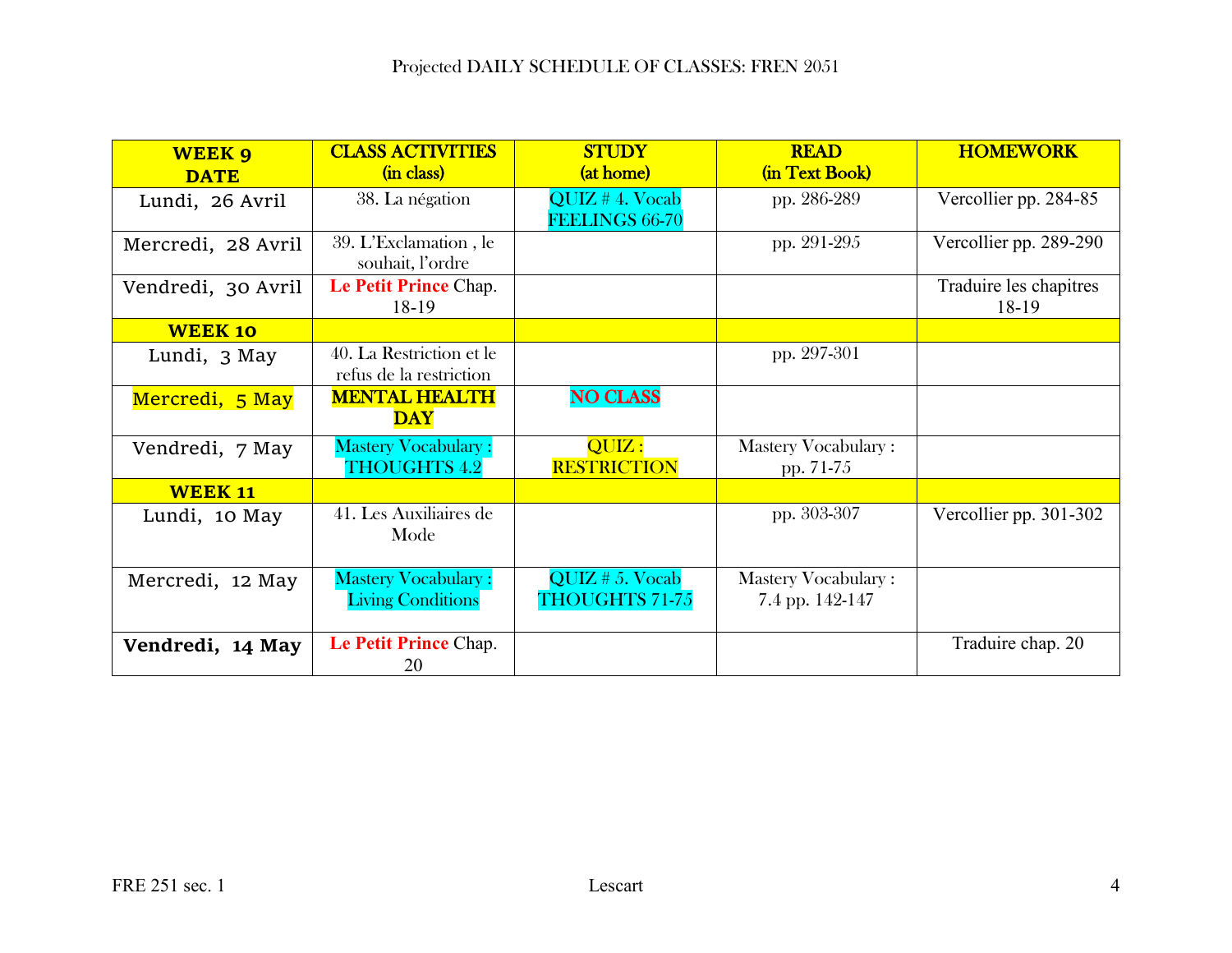| <b>WEEK 12</b>   |                                 |                          |                           |                        |
|------------------|---------------------------------|--------------------------|---------------------------|------------------------|
| Lundi, 17 May    | Auxiliaire de Mode (2)          | QUIZ # 6. Vocab          | Mastery : pp. $147 - 154$ |                        |
|                  |                                 | <b>Living Conditions</b> |                           |                        |
|                  |                                 | pp. 142-147              |                           |                        |
| Mercredi, 19 May | 42. L'expression du             |                          | pp. $310-315$             | Vercollier pp. 308-309 |
|                  | <b>Temps</b>                    |                          |                           |                        |
| Vendredi, 21 May | <b>Le Petit Prince</b> Chap. 21 |                          |                           | Traduire le chap 21    |

| <b>WEEK 13</b>      | <b>CLASS ACTIVITIES</b><br>(in class)                                                                               | <b>STUDY</b><br>(at home)                                          | <b>READ</b><br>(in Text Book)            | <b>HOMEWORK</b>                     |
|---------------------|---------------------------------------------------------------------------------------------------------------------|--------------------------------------------------------------------|------------------------------------------|-------------------------------------|
| Lundi, 24 May       | <b>Mastery Vocabulary</b><br>T <sub>rips</sub> (11.1)                                                               |                                                                    | <b>Mastery Vocabulary</b><br>pp. 176-179 | <b>DISCUSSION #2</b>                |
| Mercredi, 26 May    | 43. L'Expression de la<br>Quantité                                                                                  | QUIZ # 7. Vocab<br><b>Trips</b><br>pp. 214-219                     | <b>Mastery Vocabulary</b><br>pp. 214-219 | <b>DISCUSSION # 2 END</b>           |
| Vendredi, 28 May    | Le Petit Prince Chap.<br>$22 - 23$                                                                                  |                                                                    |                                          | Traduire les Chapitres<br>$22 - 23$ |
| <b>WEEK 14</b>      |                                                                                                                     |                                                                    |                                          |                                     |
| Lundi, 31 May       | <b>Mastery Vocabulary</b><br><b>Mouvements et</b><br><b>Activitees</b><br>44. Les Chiffres et les<br><b>Nombres</b> | <b>QUIZ: AUXILIAIRE</b><br><b>DE TEMPS ET</b><br><b>EXPRESSION</b> | pp. 317-321<br>pp. 323-327               | Vercollier pp. 316 -<br>321-322     |
| Mercredi, 2 June    | 45. Le Mouvement et<br>l'Espace                                                                                     | $QUIZ \# 8. \text{Vocab}$<br><b>Mouvements</b>                     | pp. 329-331                              | Vercollier pp. 328                  |
| Vendredi,<br>4 June | Le Petit Prince Chap.<br>$24 - 25$                                                                                  |                                                                    |                                          | Traduire les chapitres<br>$24 - 25$ |